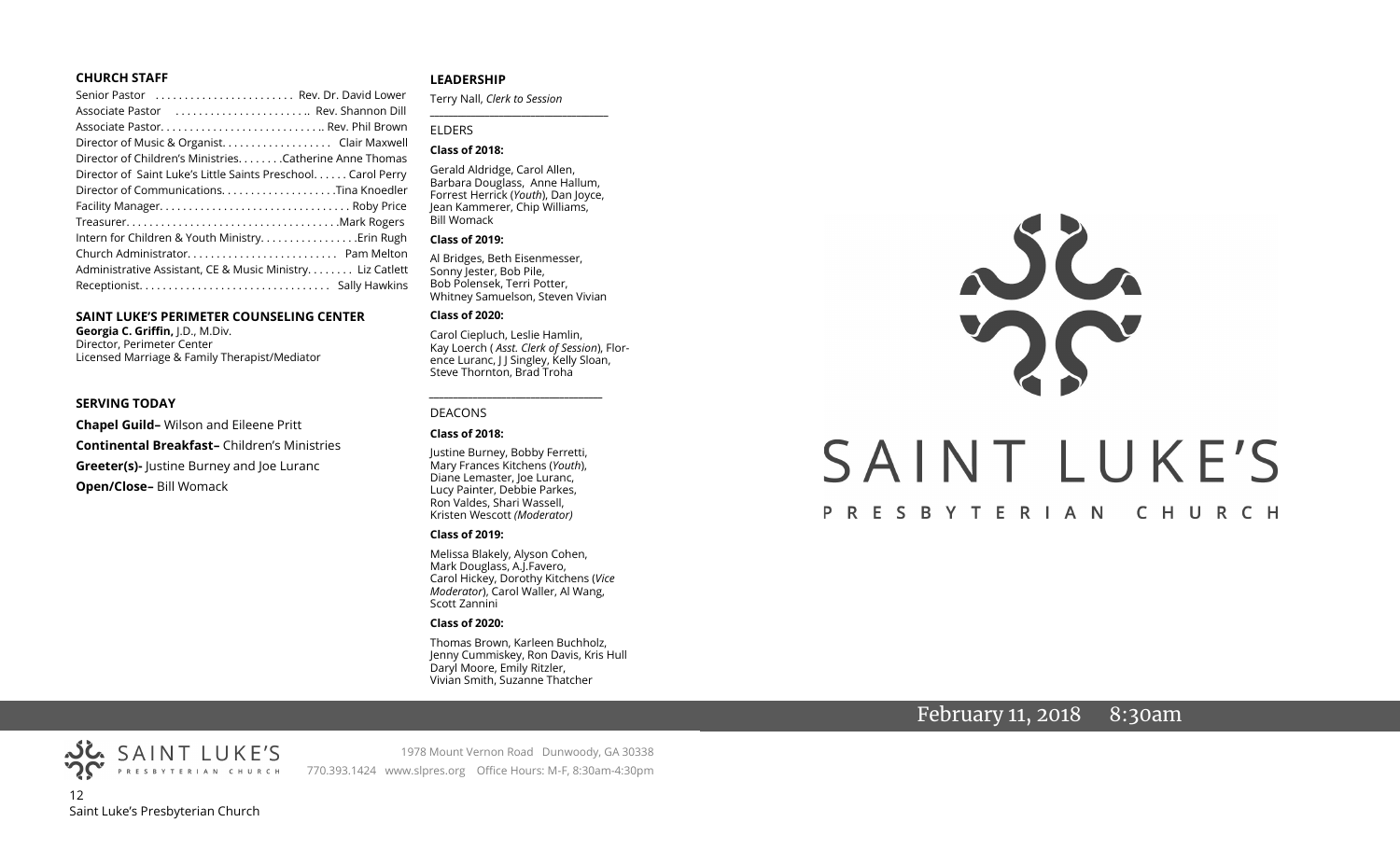

1978 Mount Vernon Road • Dunwoody, Georgia 30338 770.393.1424 • www.slpres.org

# **February 11, 2018**

Sixth Sunday after Epiphany

# **Liturgical Color:** White

*Liturgical colors can orient us to the season of the church year and help to engage the sense of sight in worship.* 

# **SUNDAY SCHEDULE**

8:30am Chapel Communion Service 9:30am Sunday School 10:30am Sanctuary Worship Service *Nursery available at all services and Sunday School.* 

# MISSION

Responding to God's call and empowered by the Holy Spirit, we invite all to join us in knowing, serving, and sharing Jesus Christ here and around the world.

# VISION

To be a beacon of faith, hope, and love– every member an active disciple in Christ's ministry.

# **WELCOME, GUESTS!**  We are delighted you are worshipping with us.

**DURING** the Welcome, please print the requested information on the Friendship Pad and pass the Friendship Pad down the pew.

**AFTER** the worship service, please join us outside the Chapel where our Pastors will be available to answer questions and provide you with a loaf of freshly-baked bread.

**FOR MORE** information about our programs, ministries or membership, please contact one of our Pastors at 770.393.1424, or visit our website: slpres.org.

# **THAT ALL MAY WORSHIP**

**ASSISTIVE** hearing devices, large print... hymnals, large print bulletins and back cushions are available. Please contact an  $\Box$ usher for further assistance.

thisted

**CHILDREN'S WORSHIP** notebooks and lacing crosses are available on the table just outside the Chapel doors. For your convenience, there is a Family Restroom located in the hallway of the administrative offices, on the first floor, near the main lobby.

# **IOH VOLUNTEERS NEEDED** — Interfaith

Outreach Home (IOH) provides transitional housing for homeless families. On the third Thursday of each month, when the adults have life skills training, Saint Luke's provides and delivers a meal which feeds about 10 adults and 15 children. Meal expenses are reimbursable by Saint Luke's. Volunteers are needed for the following Thursdays: February 15, March 15, April 19, and May 17. Please sign up in the church lobby or contact Al Bridges at [bridgtr@aol.com](mailto:bridgtr@aol.com) or 770.394.6581 to reserve your spot.

# **SAINT LUKE'S GREEN TEAM ANNOUNCES** —

City of Dunwoody Electronics Recycle Event on February 25. Please note, pre-registration is required by going to this site on the city website- https://tinyurl.com/slpcrecycle2018. Green team needs you! Volunteers will be needed to assist with the event on February 25 . Two time shifts are available, but of course, you can step up for both shifts: 11:30am-2pm and 1:30pm-4pm. Please email Ron Davis with your availability. DaviRW@hotmail.com.

**FAMILY PROMISE** - Family Promise will be gearing up for the week of March 18 when our guests arrive to begin their stay with us. Thanks to our Saint Luke's family for your generosity of time and spirit! Can you believe it takes over 250 volunteer hours to complete a host week? Please start thinking about ways in which you can help. Details to follow in future Highlight/Bulletin news.

**MARK YOUR CALENDARS** — Next OWLS meeting will be on Tuesday, February 27 at 11:30am. Lunch and conversation. \$6pp. Please sign up on lobby bulletin board. Questions? Please contact Nancy Self at nself@comcast.net.

# **FROM THE GROUND UP, A DREAM**

**FULFILLED** — Be a part of doing something really good right here in Atlanta. Join in the fun of helping Ms. Lisa Reyes and her daughter, Alexandria, build their Habitat house at 1484 Akridge Street NW. The fun begins on March 10 and continues for seven more days through April 28, skipping March 31. All workdays are Saturdays except for April 26, which is a Thursday. Make a commitment to work on one or more of the workdays! Invite your friends to join you! For Lisa, building her house will be a dream fulfilled, from the ground up!

The first workday, all volunteers will meet at the Atlanta Habitat Warehouse at 824 Memorial Drive SE where they will enjoy a delicious breakfast prepared by our Saint Luke's Men's Breakfast kitchen crew.

We will have the usual car pool arrangement. If you need a ride or are willing to drive, meet at the church parking lot (Manhasset Street) in time for a 7am departure each workday. Register on the internet at the Atlanta Habitat Volunteer Hub Site using the following link. Please sign up a week prior to the day you plan to work:

www.stlukes.atlantahabitat.volunteerhub.com

Questions? Contact any one of the members of Saint Luke's Habitat Leadership Team. Especially call for help if you are having trouble navigating the volunteer Hub Site. Email Daryl at ddmore@yahoo.com. The Team: Val DeFriece, Ted Guerrant, Diane Markel, TomMcIntosh, Daryl Moore, Bill Womack, and Ellen Womack.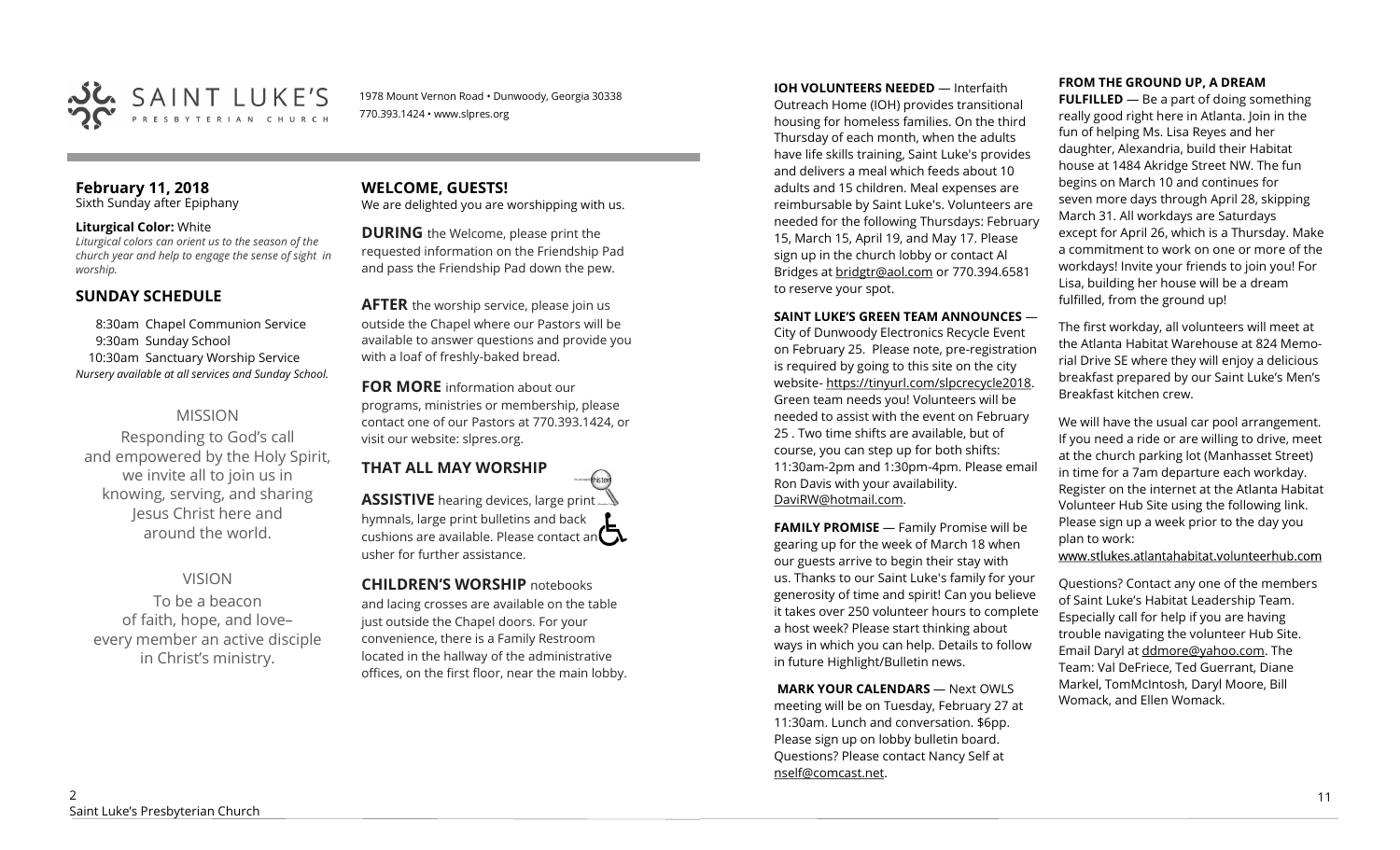# YOUTH MINISTRY

**Phil Brown philbrown@slpres.org / 770.393.1424 ext. 238** 

# **HERE'S WHAT'S COMING UP IN YOUTH MINISTRY:**

# **SUNDAY, FEBRUARY 11**

Sunday school—Breakfast out. Meet in the lobby at 9:25am. Middle school youth group– Meet in Great Hall from 5pm-6:30pm. High school youth group– Meet at Herrick/Tate home from 7-8:30pm.

\_\_\_\_\_\_\_\_\_\_\_\_\_\_\_\_\_\_\_\_\_\_\_\_\_\_\_\_\_\_\_\_\_\_\_\_\_\_\_\_\_\_\_\_\_\_\_\_\_\_\_\_\_\_\_\_\_\_\_\_\_\_\_\_\_\_\_\_\_\_\_\_\_\_\_\_\_\_\_\_\_\_\_\_\_\_\_

# **ESCAPE ROOM, SUNDAY, FEBRUARY 18**

We are headed to Breakout Escape Room, Norcross after the 10:30am service. We will get lunch, then head on to the puzzle solving adventure. We will be back to church by 3:15pm. We will need drivers. Cost: \$25 per person plus lunch. (Please let Phil know if cost prohibitive.) Go here to register for the event: http://slpres.org/2018escaperoom/.

# **SUNDAY, FEBRUARY 25, HUNGER WALK, GA STATE STADIUM (OLD TURNER FIELD)**

Register here to walk with16,000 people to help end hunger in Atlanta. The money raised goes directly to our ministry partners, the Atlanta Community Food Bank, and the Presbytery's Grants for Hunger Ministries. Go here to register and join a team: https://tinyurl.com/slpchungerwalk2018. Select Saint Luke's in the pulldown or search for SLPC in the team search box. \$25 for walk /cotton shirt or \$35 for run/technical shirt.

# **NEW HIGH SCHOOL RETREAT DATES:**

We had to reschedule the high school retreat due to the snow. New dates are March 16- 18. Same details as before. Still going to Mt. TOP. Still, need adults to come along with us.

# MUSIC MINISTRY

**Clair Maxwell clairmaxwell@slpres.org / 770.393.1424 ext. 227** 

\_\_\_\_\_\_\_\_\_\_\_\_\_\_\_\_\_\_\_\_\_\_\_\_\_\_\_\_\_\_\_\_\_\_\_\_\_\_\_\_\_\_\_\_\_\_\_\_\_\_\_\_\_\_\_\_\_\_\_\_\_\_\_\_\_\_\_\_\_\_\_\_\_\_\_\_\_\_\_\_\_\_\_\_\_\_\_\_

# **CHOIR REHEARSALS ON WEDNESDAYS**

5:00-5:45pm Cherub Choir, Ages 4-5, *Yvonne Miller, Director*  5:00-5:45pm Westminster Choir, Grades 1-5, *Clair Maxwell, Director*  6:30-7:20pm Festival Ringers, Youth & Adults, *Clair Maxwell, Director*  7:30-9:00pm Chancel Choir, Youth & Adults, *Clair Maxwell, Director* 

# **CHASTAIN AT SAINT LUKE'S**

Save the date, Sunday, April 22 at 6:30pm. Performing slots are open. Contact Clair Maxwell with your interest in participating. clairmaxwell@slpres.org.



# **Prelude**

# **Welcome and Announcements**

*If you are new to Saint Luke's today, welcome, we are so glad you are here! We have a gift of fresh bread we would love to give to you as a token of our gratitude. Please introduce yourself after worship to receive your welcome gift.*

*Please take the time now to fill out the Friendship Pads situated at the end of each pew. Write down your names and pass the pad down the pew, so that you may greet your pew neighbors by name and that we may know you are here.*

# **Call to Worship\*** from Psalm 146

Leader: Hallelujah! O my soul, praise God!

**People: All my life long I'll praise God, singing praise to my God for all my days.**

- Leader: We get help from the God of all, the God of Jacob, the light of the world shone in Jesus,
- **People: We put our hope in God and discover true blessing!**

**Opening Hymn #806\*** I'll Praise My Maker *OLD113TH*

# **Prayer for the Day\***

**Holy God, Bring us again today into your light until your ways become visible to us and bear fruit in us. Reach us again so that we are changed, so that we may also say, "Though I was blind, now I see." Help us to see and to do with the gifts of the gospel and one another. In Christ's light, and in his name, we pray. Amen.**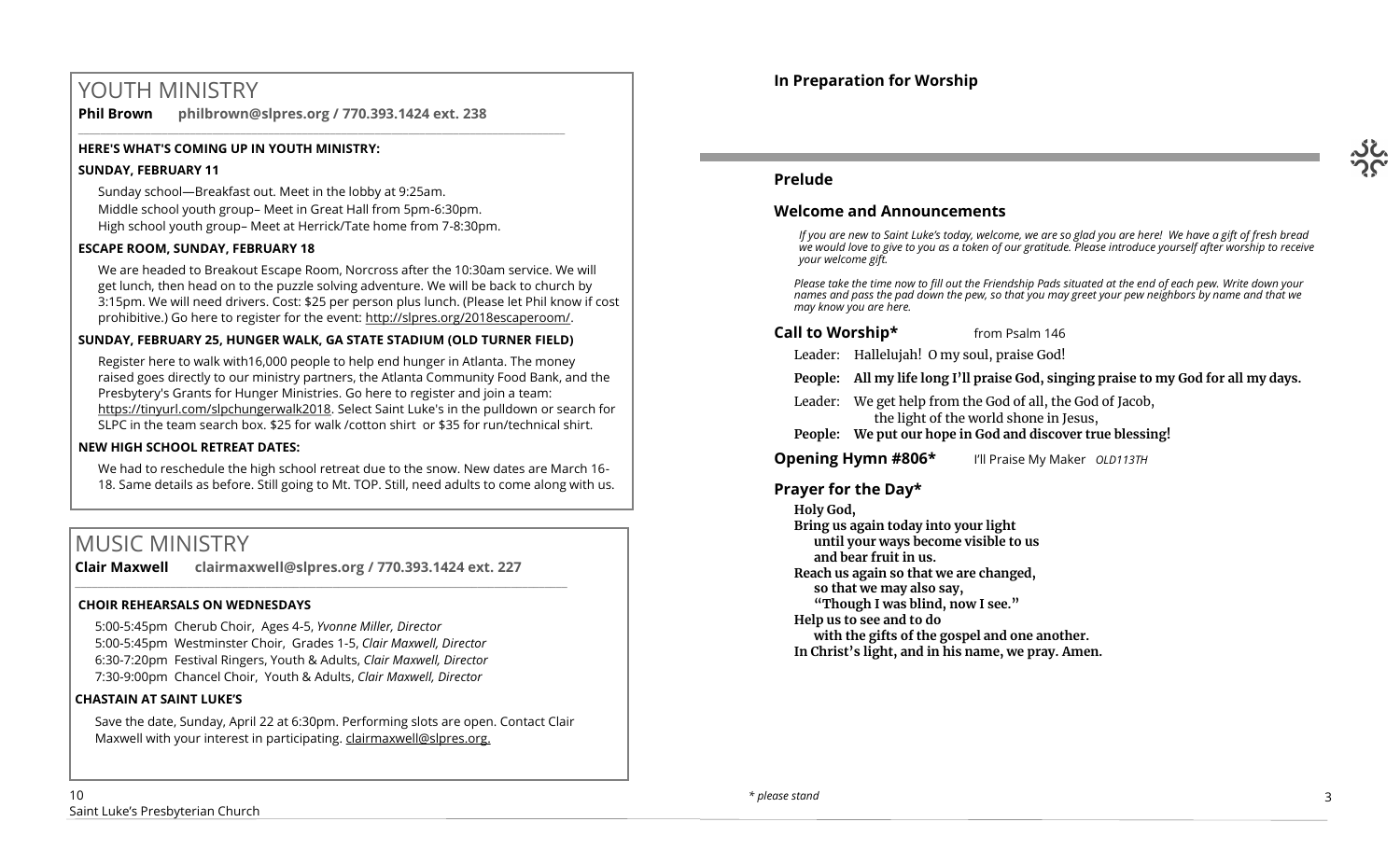# **Sacrament of Baptism** David McMahan Blakely **Constant Shannon Dill**

*Parents: Daniel and Melissa Blakely. Also joining us today are big brother, Matthew along with grandparents, Jim and Ann Blakely, Cal and Kathy Boswell.* 

# Affirmation of Faith\* **Apostles'** Creed

**I believe in God, the Father Almighty, Maker of heaven and earth, and in Jesus Christ, His only Son, our Lord; who was conceived by the Holy Ghost, born of the Virgin Mary, suffered under Pontius Pilate; was crucified, dead, and buried; He descended into hell; the third day He rose again from the dead; He ascended into heaven, and sitteth on the right hand of God the Father Almighty; from thence He shall come to judge the quick and the dead. I believe in the Holy Ghost; the holy catholic Church; the communion of saints; the forgiveness of sins; the resurrection of the body; and the life everlasting. Amen.**

**Response Hymn #482\*** Baptized in Water *BUNESSAN*

# **Baptismal Promise**

*Following the elder's statement the congregation shall respond:*

**With joy and thanksgiving, we welcome David in to Christ's church, for we are all one in Christ. We promise to love, encourage, and support him, to share the good news of the gospel with him, and to help him know and follow Christ.**

# **Passing the Peace of Christ\***

Leader: May the peace of Christ be with you. **People: And also with you.** 

# ADULT MINISTRY

**Shannon Dill shannondill@slpres.org / 770.393.1424 ext. 229**   $\_$  ,  $\_$  ,  $\_$  ,  $\_$  ,  $\_$  ,  $\_$  ,  $\_$  ,  $\_$  ,  $\_$  ,  $\_$  ,  $\_$  ,  $\_$  ,  $\_$  ,  $\_$  ,  $\_$  ,  $\_$  ,  $\_$  ,  $\_$  ,  $\_$ 

# **ADULT SUNDAY SCHOOL**

Individual classes have begun. Please see the website for a full description of each class. (http://slpres.org/program-ministries/adult-ministry/sunday-school)

Faith Foundations: Room 232 House to House: Room 203 Seasons of the Spirit: Room 231/233 Soul Food: Room 234/236

### **FRIDAY MORNING MEN'S BIBLE STUDY**

Fellowship and Bible study every Friday from 6:40-8am in the Parlor with Dan Joyce.

# **BIBLE STUDY: "WAYFARERS"**

Come join David, Shannon or Phil as this week's preacher leads a study of the scripture for the upcoming Sunday's worship. Meet on Wednesdays at 10am in the church library.

# **LENTEN JOURNAL/STUDY**

To access the Lenten Journal/Study please go to this link: http://tinyurl.com/slpclent2018. The journal is entitled *Meeting Jesus in the Gospel of John*; a six week offering of prayer and reflection from the Society of Saint John the Evangelist and the Center for Ministry of Teaching at Virginia Theological Seminary. Everyone can sign up to receive daily videos - sign up here: [http://meetingjesusinjohn.org.](http://meetingjesusinjohn.org/)

# S P L A S H ! CHILDREN'S MINISTRIES

**Catherine Anne Thomas cathomas@slpres.org / 770.393.1424 ext. 228** 

# **LENT IS ALMOST HERE!**

Families with children are invited to pick up a Lent Activity Guide in the main lobby. Prepare your hearts!

**\_\_\_\_\_\_\_\_\_\_\_\_\_\_\_\_\_\_\_\_\_\_\_\_\_\_\_\_\_\_\_\_\_\_\_\_\_\_\_\_\_\_\_\_\_\_\_\_\_\_\_\_\_\_\_\_\_\_\_\_\_\_\_\_\_\_\_\_\_\_\_\_\_\_\_\_\_\_\_\_\_\_\_\_\_\_\_\_\_\_\_\_\_\_\_\_\_\_\_\_\_\_\_\_\_\_** 

# **FEAST, DINNER AT 5:45PM AND PROGRAMMING AT 6:25PM (EXCEPT ASH WEDNESDAY)**

**Heroes of the Bible, Age 3 through Kindergarten** — We'll keep learning about the exciting adventures of people who did great things for God. We can do great things for God, too! Room 120.

**Grow Together Now, 1st Grade through 5th Grade** — Our learning focus for this session will be Humility, Kindness and Cooperation. We'll examine these virtues through the lens of scripture as well as our own lives. This class learns through a lively assortment of group activities; always something new! 1st- 3rd– The Dock and 4th & 5th– The Lighthouse.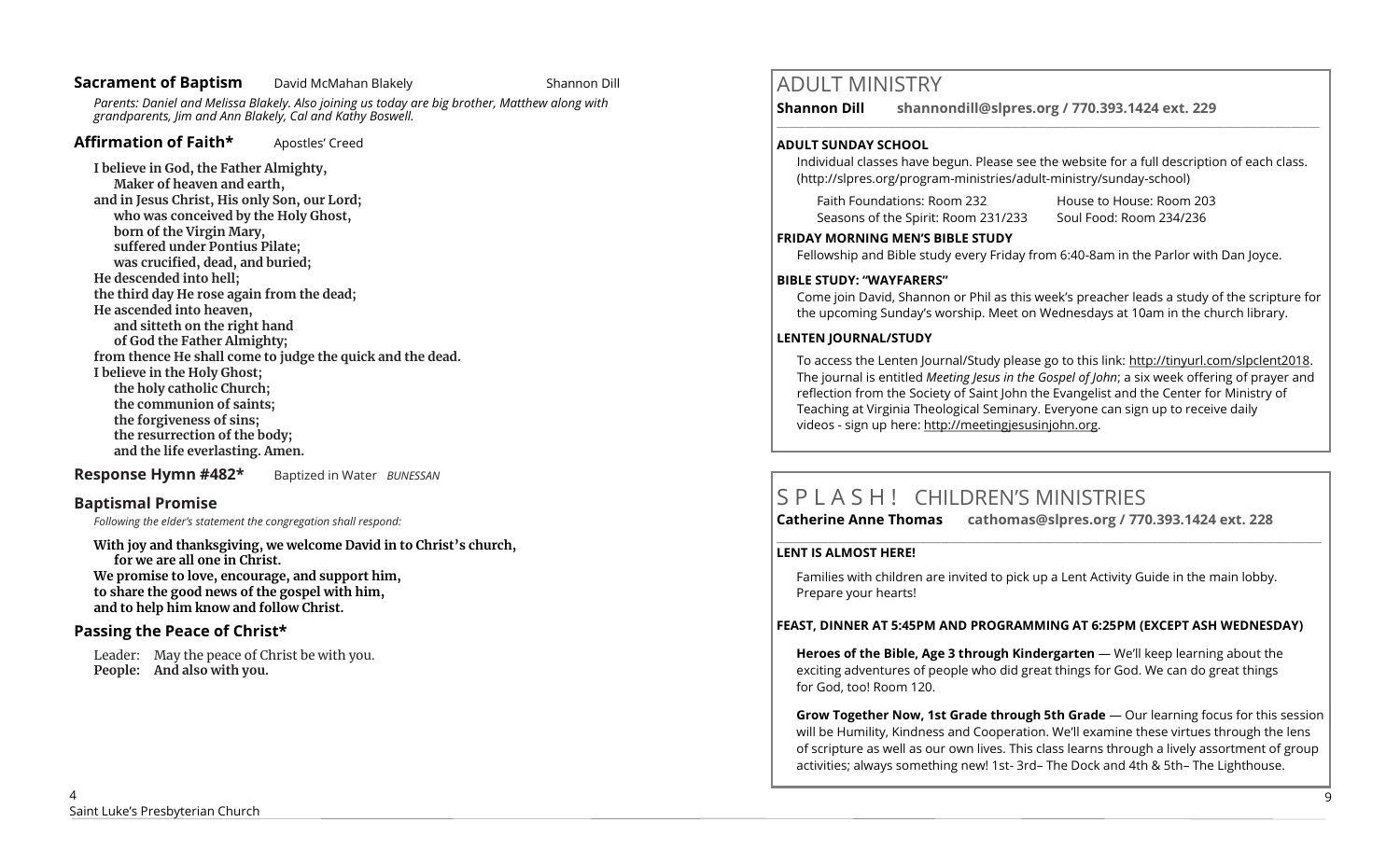# **Thank you, we are so grateful! To all the 2018 Tartan Trot Sponsors! We are so grateful for your support of the race as well as the mission opportunities and outreach partners that the race benefits.**

*Please note, the church bulletin from February 4, was incomplete as six names (W's-Y's) were cut off in print; sincere apologies to those who were cut off.*

Martye Alcini Gerald & Kari Aldridge Brian & Arlene Anderson Anonymous Lindsay Ballow & Amanda **Dunnick** Tony & Maria Barnhart Leslie Berry Rand & Sally Birsinger John & Patsy Bradley Al & Tricia Bridges Stacey Brooks Gary & Kelly Brown Marylyn Brown Phil & Kara Brown John & Karleen Buchholz Bob & Jennie Burroughs Handly & Leigh Cameron Steve & Faye Cashwell Liz Catlett Tracy Coffie Jim & Candy Cox Jim & Jean Cronan Dave & Margaret Crow Bob & Christine Crutchfield Rich & Donna Crutchfield Brian & Jenny Cummiskey Don & Shannon Dill Rosemary Dill Aaron & Erin Dixon Gray & Michelle Dobbins Mark & Ly Douglass Susan Edmonson Jared & Linda Elliot Bobby & Anna Ferretti Nancy Fox Shawn & Leslie Hamlin John & Anne Hardy John & Sally Hawkins Gil & Kelda Hearn Saralyn Hill Bill & Jill Hudson Charlie & Kris Hull David & Paula Humer Brid Igleheart Sonny & Laura Jester Bob & Joyce Johnson Bob Joyner & Janis Kilgore Jean Kammerer Alan & Nan Keel

Peter & Christy Keohane David & Betsy King Mike & Dorothy Kitchens Dan & Julie Knotts Bill & Joyce Kratzenberg Alan & Sally Larson Diane Lemaster Jim & Marian Lochry Tom & Becky Loftis Dean & Lauren Lorentzson David & Amanda Lower Joe & Florence Luranc Rachel Maloney Tom & Joanna Mangum Billy & Mary Martin Ron & Judy Mason John & Ellen Massey Donald Mayhall Jim McAlarney Neal & Liz McCarty TJ & Stephanie McGoldrick Tom & Lela McIntosh David & Sarah McKenney John & Janine McKenney Lisa Meyers Tony & Fern Mitropoulos Ben & Michelle Moebes James Moebes Daryl & Nancy Moore Phil<sup>8</sup> Lynn Moore Stephen & Lindsay Moss Chad & Laurie Munn Terry & Donna Nall Eric & Libby Nelson Ken & Lucy Painter Cecil & Virginia Palmer Todd & Amy Parker Langley & Carol Perry Bob & Julie Pile Rob & Jenny Price Roby & Andrea Price Jack & Niki Rabren Mark & Kimey Reed Scott & Cathy Rice Mark & Cathie Rogers Mark Ryan & Kay Loerch Ann Sargent & Bart Paul Stephen Saunders & Suzie Ruddle Jim & Edna Schell

Bob & Margaret Schultz Kay Sedberry & Frank Ruggiero Gordon & Nancy Self Pete & Mindi Shelton Scott Shipley & Emily Ritzler Billy Sibley & Candice St. Pierre JJ & Laura Singley Jan Slater Vivian Smith Mike & Gena Spears Bob Starling David & Rebecca Strickland Stan & Vicki Thornton Steve & Allison Thornton Brad & Jenny Troha Dick & Pat Troxel Beth Underhill Steve & Michelle Vail Ron & Allison Valdes Dustin & Carol Waller Steve & Shari Wassell Bernie & Carolyn Wasserman Walker & Cheryl Wellford Heyward & Kristen Wescott Brad & Marty Whitcomb Chip & Krissy Williams Bill & Ellen Womack Miles & Kari Young

#### **Business Sponsors:**

Atlanta Home & Patio Back2Back Chiropractic Carmichael Brasher Tuvell Custom Signs Today CycleBar GoGo Squeez Kaplan Orthodontics Kroger Max's Coal Oven Pizza OneLife Fitness Panera Bread Printwave Publix **Starbucks** SunTrust Mortgage Thornton Law Firm Vintage Pizzeria Womack & Associates

# **Prayer for Illumination**

# **First Scripture Lesson** John 9:1-12, *page 102 of the New Testament*

Leader: The Word of the Lord. **People: Thanks be to God.**

#### **Second Scripture Lesson** John 9:13-41, *pages 102-103 of the New Testament*

Leader: The Word of the Lord. **People: Thanks be to God.** 

# **Tell Us Our Story Catherine Anne Thomas Catherine Anne Thomas Catherine Anne Thomas** *Children are always welcome to stay in worship. If preferred, parents may take their child(ren) to the nursery.*

| <b>Sermon</b> | Holy Work is Never Done | David Lower |
|---------------|-------------------------|-------------|
|---------------|-------------------------|-------------|

#### **Offering Invitation**

*Giving is a tangible sign of worship. If you give electronically, there is a blue, laminated, electronic giving in the pew rack to place in the offering plate as it is passed.*

**Offertory**O Morning Star, How Fair and Bright *arr. Max Drischner*

**Song of Thanksgiving\*** Doxology *OLD HUNDREDTH* 





# **Holy Communion**

*Communion will be served by intinction (dipping the bread into the cup). Everyone is invited to participate in the sacrament. Children who have discussed the sacrament with their parents and/or pastor are welcome. The cup holds grape juice, not wine, during this service. A server with gluten-free wafers will be standing directly in front of the communion table for those who prefer this option. If you would prefer to be served where you are sitting, please raise your hand.*